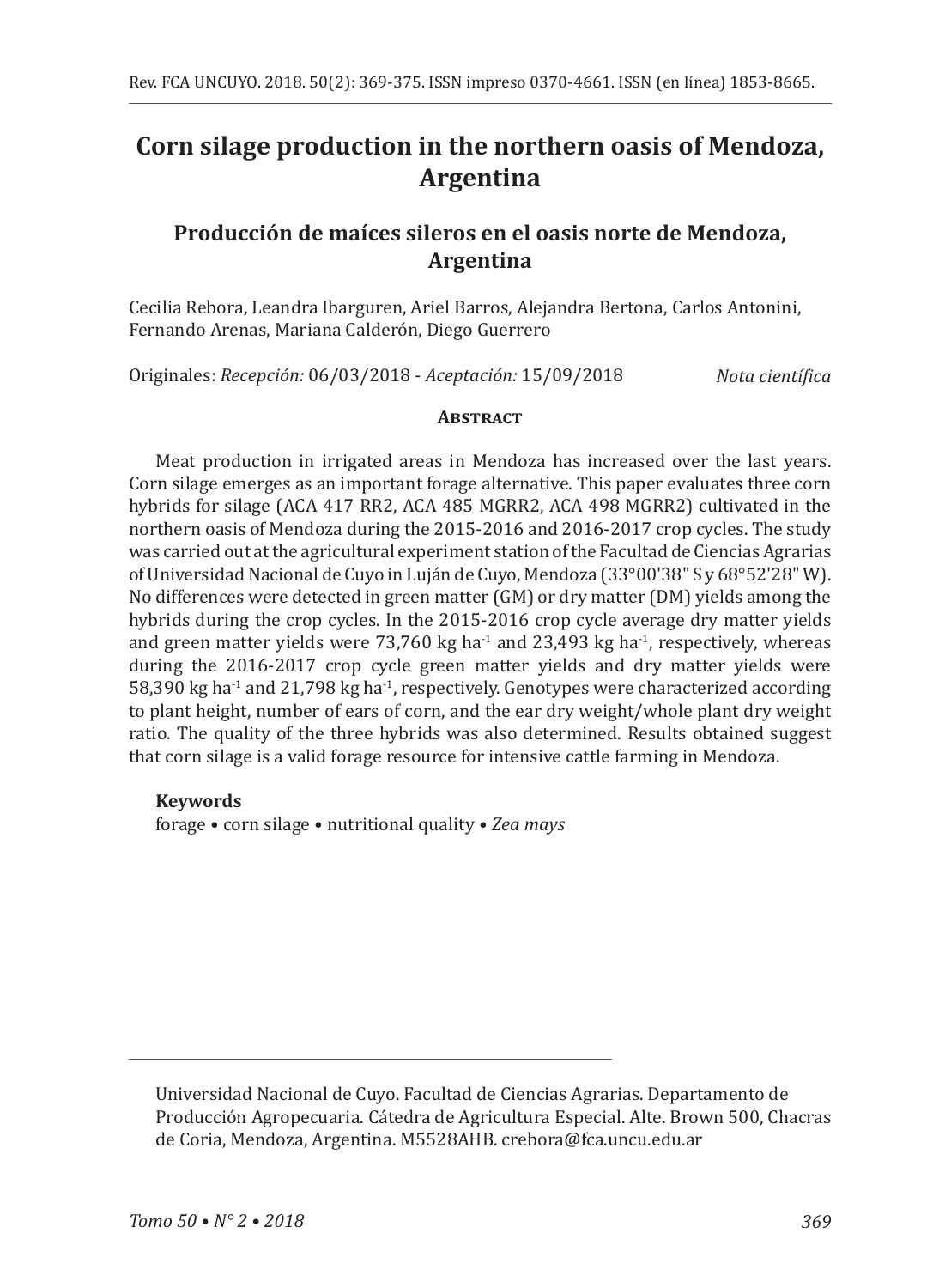#### **Resumen**

La producción de carne bajo riego en Mendoza creció en los últimos años. El silaje de maíz aparece como una alternativa forrajera importante. En este trabajo se evaluaron tres híbridos de maíz (ACA 417 RR2, ACA 485 MGRR2, ACA 498 MGRR2) para silaje cultivados en el oasis norte de Mendoza, durante las campañas 2015-2016 y 2016-2017. El ensayo se realizó en el campo experimental de la Facultad de Ciencias Agrarias, Universidad Nacional de Cuyo, Luján de Cuyo, Mendoza; 33°00'38" S y 68°52'28" O. No se obtuvieron diferencias de rendimiento de materia verde ni materia seca entre los híbridos en las campañas evaluadas. En la campaña 2015-2016 el rendimiento de materia verde promedio fue de 73.760 kg/ha y el de materia seca de 23.493 kg/ha; mientras que en la campaña 2016-2017 fueron de 58.390 kg/ha de materia verde y de 21.798 kg/ha de materia seca. Se caracterizaron los genotipos evaluados de acuerdo con: altura de plantas, número de mazorcas por planta, relación peso seco espiga/peso seco planta entera, y se determinó la calidad de los tres híbridos. Los resultados obtenidos confirman que el silaje de maíz es un recurso forrajero válido para intensificar la ganadería en la provincia.

#### **Palabras clave**

forraje • silaje de maíz • calidad nutricional • *Zea mays*

#### **INTRODUCTION**

One of the greatest problems cattle farms are confronted with is lack of feed at certain stages of the production cycle due to the seasonal nature of pasture. In order to ensure forage of high quality and yield to meet beef cattle requirements, preserved forages are used (2).

Corn silage is mainly used as the basic diet of feedlot dairy cattle and steers to supplement forage shortages in winter or the nutritional imbalances of pastures (1). The importance of corn silage as a forage resource lies in the possibility of providing a high quality, high-energy daily food ration year-round which is easy to produce and store, and is very well accepted by the animals (1).

One of the factors that affect corn silage production is the hybrid used. Each hybrid has a production potential that depends on the soil and climate where it is grown. Thus, it is highly useful to know

the performance of corn hybrids under the environmental conditions in the region. Selection of the hybrid will depend on the production potential of the environment and on crop management (12).

The performance and nutritional quality of corn silage has been evaluated in different livestock farmin (3, 5, 13, 14, 15). Most of these evaluations were undertaken under rainfed conditions at INTA's experiment stations in the provinces of Buenos Aires, Santa Fe, Entre Ríos and Córdoba. However, there is record of irrigated corn in the province of Neuquén (4).

In Mendoza a few intensive livestock farming undertakings have adopted corn silage in their feeding plans (8, 17) but no experimental results have been published. In 2017 some 3,500 ha were planted with corn silage, representing a significant increase when compared to previous crop cycles (7).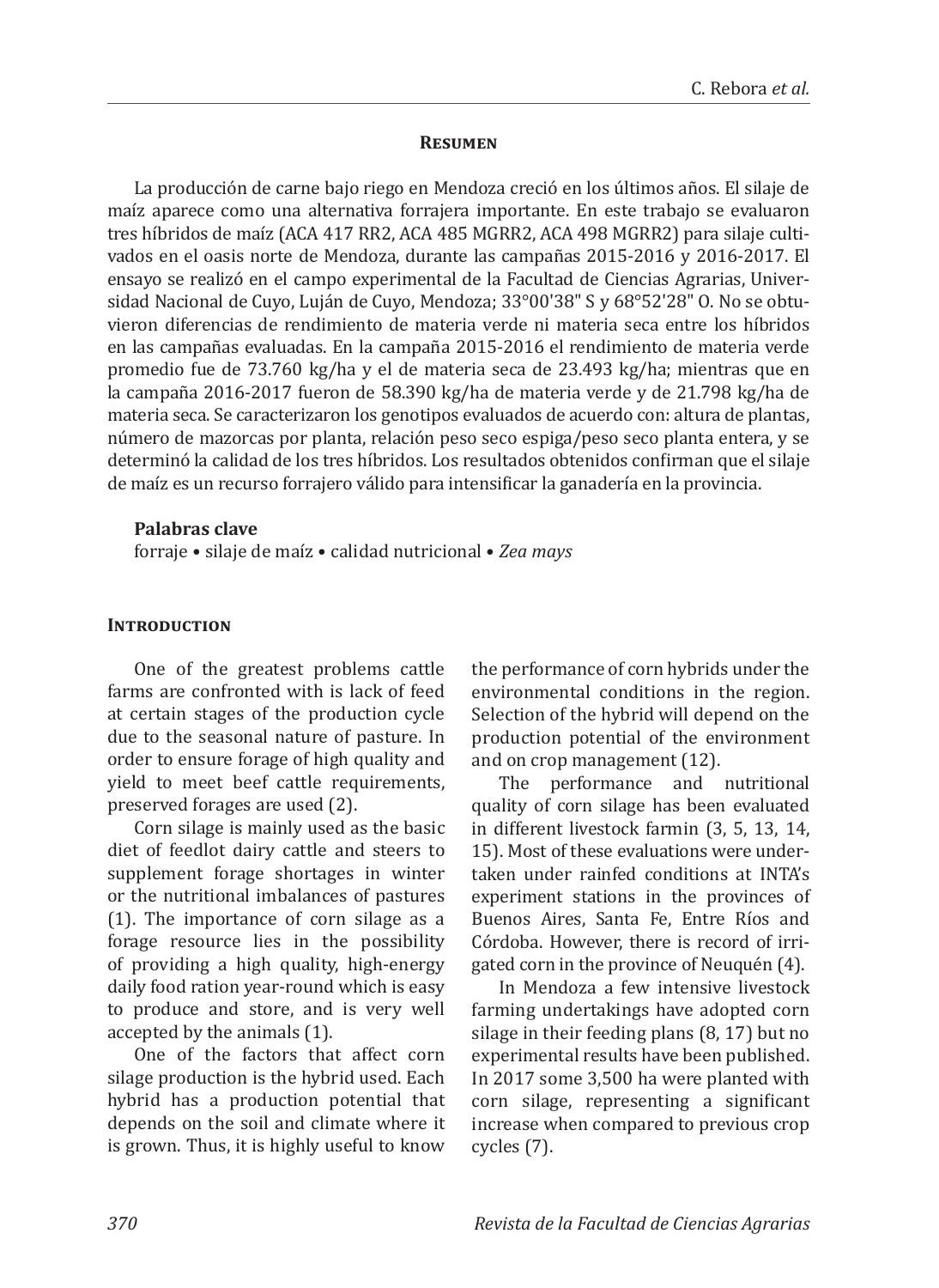Historically, livestock farming in Mendoza has focused on cattle breeding on natural pastures with an annual production of some 150,000 calves who, after weaning, are sent to provinces in the humid pampas for raising and fattening (10).

However, the province of Mendoza has a number of advantages for raising and fattening on irrigated pastures because its agro-climatic conditions are suitable for growing alfalfa, corn and other forages. Recent studies show that both raising and fattening in feedlots with corn silage as the basic forage would be feasible production alternatives from the technical and economic points of view (9, 10).

## **Objectives**

The objective of this paper is to generate regional information on corn silage production under the farming conditions of Mendoza's northern oasis. Specific objectives are to:

• Compare the production of green matter (GM) and dry matter (DM) per hectare of three corn genotypes.

• Characterize the genotypes assessed according to plant height, number of ears of corn per plant, and the ear dry weight/ whole-plant dry weight (DW) ratio.

 • Determine the quality of the three genotypes.

### **Materials and methods**

The study was carried out at the agricultural experiment station of the Facultad de Ciencias Agrarias of Universidad Nacional de Cuyo in Luján de Cuyo, Mendoza (33°00'38" S y 68°52'28" W).

The alluvial soil has a clay-loam texture. Mean annual temperature is 15.7°C, while mean annual rainfall is 248.4 mm (Estación Meteorológica Chacras de Coria, 1959-2013).

During the 2015-2016 and 2016- 2017 crop cycles three corn hybrids were grown: ACA 417 RR2, ACA 485 MGRR2, and ACA 498 MGRR2. Crop management is shown in the table 1.

| <b>Table 1.</b> Cultural management of experimental corn plots, 2015-2016 and 2016-2017 |
|-----------------------------------------------------------------------------------------|
| crop cycles.                                                                            |

**Tabla 1.** Manejo cultural de las parcelas experimentales de maíces, campañas 2015- 2016 y 2016-2017.

|                                                               | 2015-2016 crop cycle                                                    | 2016-2017 crop cycle                                                      |
|---------------------------------------------------------------|-------------------------------------------------------------------------|---------------------------------------------------------------------------|
| Soil preparation                                              | Cross harrowing & furrowing                                             | Cross harrowing & furrowing                                               |
| Sowing date                                                   | 11/17/2015                                                              | 10/25/2016                                                                |
| Fertilization:<br>diammonium<br>phosphate (at sowing)         | $150 \text{ kg}$                                                        | $150 \text{ kg}$                                                          |
| Weed control:<br>glyphosate at 2 %                            | 2 applications                                                          | 1 application                                                             |
| Lepidoptera control:<br>chlorpyrifos $0.6$ l ha <sup>-1</sup> | 2 applications                                                          | Not needed                                                                |
| Water depth applied                                           | Thirteen 30 mm irrigations: 390 mm<br>Rainfall: 308 mm<br>Total: 698 mm | Twelve 30 mm irrigations: 360 mm<br>Rainfall: 226.6 mm<br>Total: 586.6 mm |
| Harvest date                                                  | 3/8/2016                                                                | 3/7/2017                                                                  |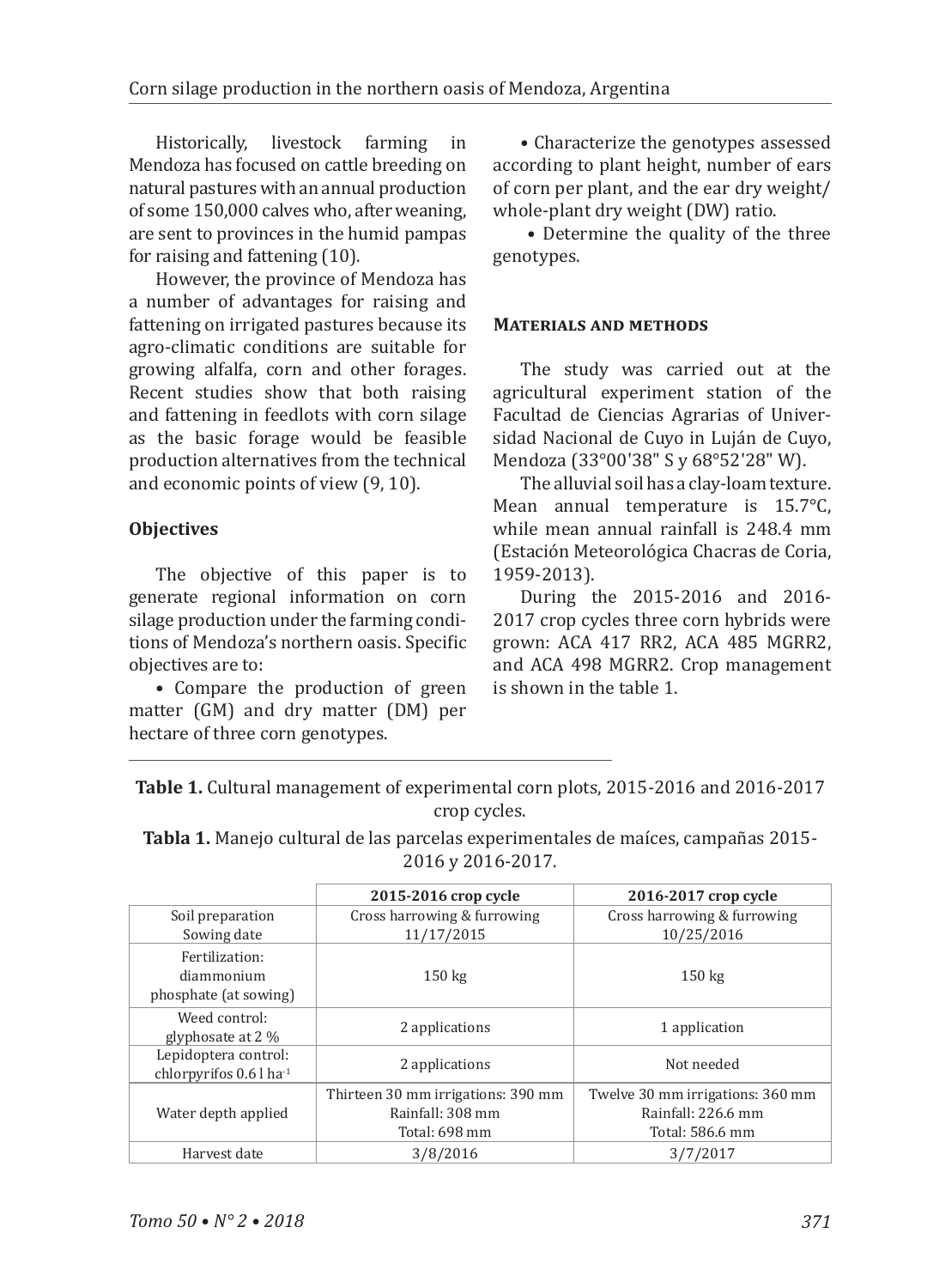The experimental plots had four 10 m-long furrows 0.60 m apart; 5 seeds per linear meter were sown. The experimental design consisted of randomly selected plots with three replications. Plant stand was determined at harvest time, and the plants were harvested when the grain was at the milk-wax stage of ripeness. Only the two central rows in each plot were harvested; the green weight (GW) was determined; and 3 plants from each plot were taken to determine DW and yield components. Five plants per experimental plot were chopped up to obtain the sample on which forage quality was analyzed at the laboratory. Quality variables included crude protein (CP) and acid detergent fiber (ADF). The values obtained were used to calculate digestibility (Dig) with the following formula:

*% IVDDM = 88.9 – (% ADF X 0.779)*

Energy concentration (EC) of the chopped-up forage was calculated with the following formula:

### *ME = 3.61 x IVDDM*

The results obtained from the variables were analyzed using the analysis of variance and the comparison of means (Tukey test).

### **Results and discussion**

The GM and DM yields of the hybrids evaluated in both crop cycles are shown in tables 2 and 3 (page 373). No differences in yields among genotypes were detected in both crop cycles. In the 2015-2016 crop cycle average GM and DM yields were 73,760 kg ha<sup>-1</sup> and 23,493 kg ha<sup>-1</sup>, respectively, whereas during the 2016-2017 crop cycle average GM and DM yields were 58,390 kg ha<sup>-1</sup> and 21,798 kg ha<sup>-1</sup>, respectively.

Experiences in other parts of the country, though under rainfed conditions, show lower yields per hectare: 16,025 kg of DM on average for 18 corn hybrids tested at the AER INTA Totoras, province of Santa Fe  $(13)$ ; 15,753 kg per ha<sup>-1</sup> on average in tests carried out on 13 corn hybrids in Río Cuarto, province of Córdoba  $(14)$ ; and 12,086 kg per ha<sup>-1</sup> of DM in Chascomús, province of Buenos Aires (3). On the other hand, field studies in irrigated areas in the Precordillera (Andean foothills) of Neuquén had corn silage yields of about  $12,400$  kg ha<sup>-1</sup> of MS  $(4)$ .

As regards dry matter percentage at harvest, differences among hybrids were detected in the 2015-2016 crop cycle: the lower percentage was for ACA 417, the highest was for ACA 498 and ACA 485 was somewhere in the middle of the two. This difference could not be detected visually at harvest (grain 2/3 milk line). In the 2016-2017 crop cycle, no differences were found and the average DM percentage at harvest was 37.04%.

With respect to plant height, in the first crop cycle there were significant differences among hybrids, as shown in table 4 (page 373).

However, in the 2016-2017 crop cycle no differences in height were detected among hybrids (table 5, page 373). Plant height was significantly lower in the second crop cycle.

In the 2015-2016 crop cycle, hybrid ACA 498 had more ears of corn/plant than the rest (table 4, page 373), and in the 2016-2017 crop cycle there were no differences among hybrids: all genotypes bore only one ear of corn per plant.

In the first year the ratio of DW of ears of corn/DW of the whole plant showed no differences among hybrids, the average being 45.9%. In the second year ACA 485 showed a lower ratio while ACA 498 had the highest; the ratio for ACA 417 was somewhere in the middle of the two (table 5, page 373).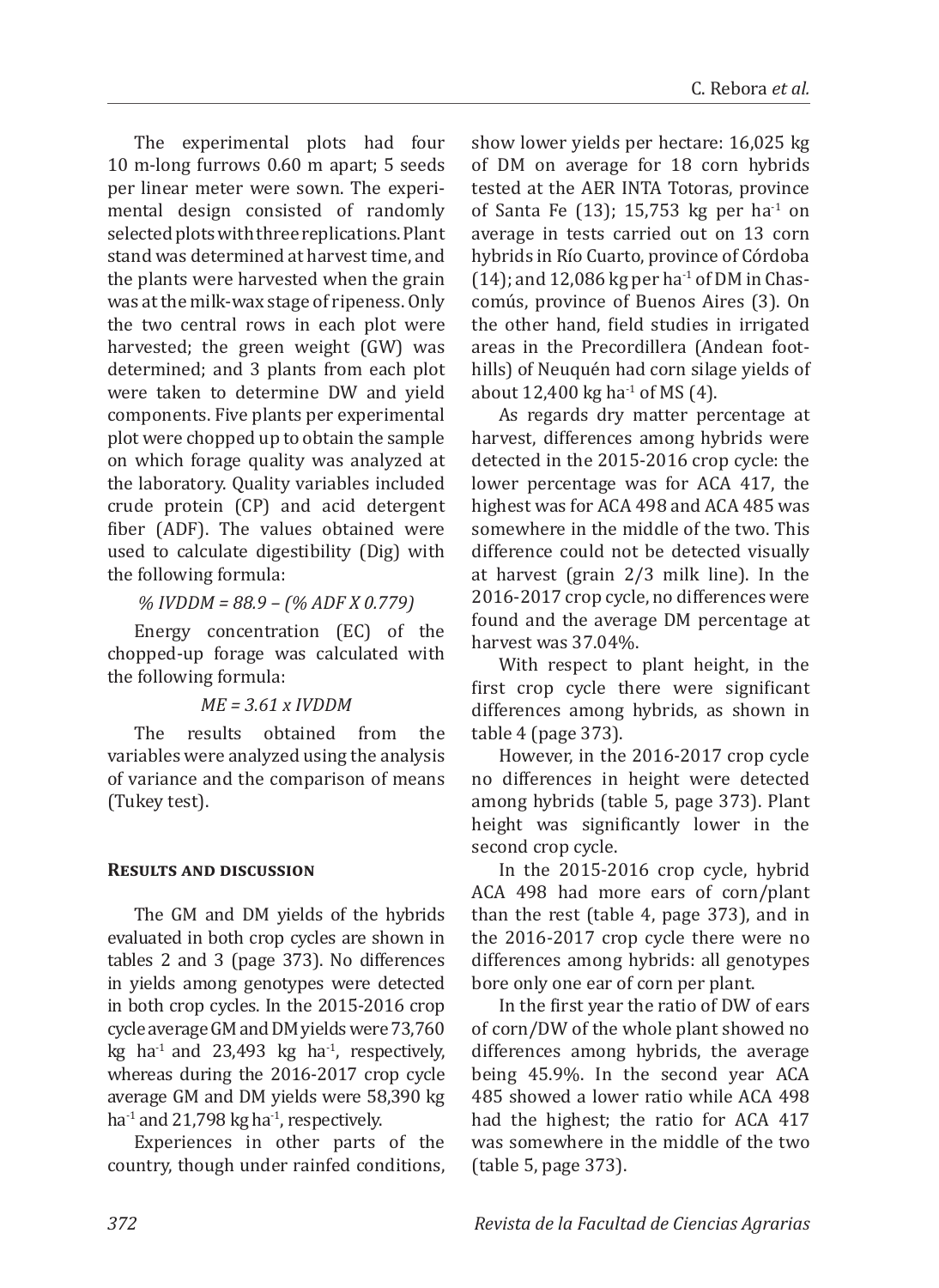**Table 2.** Green matter (GM) yield, dry matter (DM) yield, and percentage of dry matter (DM) of corn hybrids included in the trial. 2015-2016 crop cycle, Luján de Cuyo, Mendoza, Argentina.

**Tabla 2.** Producción de materia verde (GM) y materia seca (DM) y porcentaje de materia seca (DM) de los distintos híbridos de maíz incluidos en la prueba. Campaña 2015-2016, Luján de Cuyo, Mendoza, Argentina.

| Hybrid  | Plants at harvest $(n^{\circ})$ | $GM$ yield (kg ha <sup>-1</sup> ) | DM yield ( $kg$ ha <sup>-1</sup> ) | DM(%)               |
|---------|---------------------------------|-----------------------------------|------------------------------------|---------------------|
| ACA 417 | $68.824 \pm 1.380$ a            | 77.534±6.183 a                    | $23.594 \pm 2.329$ a               | $30.43 \pm 1.8$ a   |
| ACA 485 | $64,823\pm8,686$ a              | $69,680\pm3,338a$                 | $21.927 \pm 625$ a                 | $31.49 \pm 0.68$ ab |
| ACA 498 | $64,961\pm7,737$ a              | 74.065±12.651 a                   | $24.957 \pm 4.111$ a               | $33.72 \pm 0.50$ b  |

**Table 3.** Green matter (GM) yield, dry matter (DM) yield, and percentage of dry matter (DM) of corn hybrids included in the trial. 2016-2017 crop cycle, Luján de Cuyo, Mendoza, Argentina.

**Tabla 3.** Producción de materia verde (GM) y materia seca (DM) y porcentaje de materia seca (DM) de los distintos híbridos de maíz incluidos en la prueba. Campaña 2016-2017, Luján de Cuyo, Mendoza, Argentina.

| Hybrid  | Plants at harvest $(N^{\circ})$ | $GM$ yield (kg ha <sup>-1</sup> ) | DM yield $\left(\log h a^{-1}\right)$ | DM(%)              |
|---------|---------------------------------|-----------------------------------|---------------------------------------|--------------------|
| ACA 417 | $68.669 \pm 5.620 a$            | 57,393±5,972 a                    | $20.560 \pm 1.947$ a                  | $35.90 \pm 2.23$ a |
| ACA 485 | $66.843 \pm 767$ a              | $51.575 \pm 11.595$ a             | 18,883±4,745 a                        | $36.48 \pm 0.90 a$ |
| ACA 498 | 71,712±2,837 a                  | $66,201\pm15,354$ a               | 25,950±7,761 a                        | $38.75 \pm 3.14$ a |

**Table 4.** Plant height, number of ears of corn/plant, and DW ears of corn/DW whole plant ratio of the hybrids included in the trial. 2015-2016 crop cycle, Luján de Cuyo, Mendoza, Argentina.

**Tabla 4.** Altura de planta, número de mazorcas/planta y relación DW mazorcas/D planta entera de los distintos híbridos de maíz incluidos en la prueba. Campaña 2015- 2016, Luján de Cuyo, Mendoza, Argentina.

| <b>Hybrid</b> | Plant height (m)   | $N^{\circ}$ of ears of corn/<br>plant | DW ears of corn/DW<br>whole plant $(\%)$ |
|---------------|--------------------|---------------------------------------|------------------------------------------|
| ACA 417       | $2.83 \pm 0.05$ b  | $1.22 \pm 0.19$ a                     | $46.80{\pm}4.97$ a                       |
| ACA 485       | $2.64 \pm 0.06$ a  | $1.22 \pm 0.19$ a                     | $44.79 \pm 1.28$ a                       |
| ACA 498       | $2.73 \pm 0.08$ ab | $1.78 \pm 0.19$ b                     | $46.11 \pm 8.29$ a                       |

**Table 5.** Plant height, number of ears of corn/plant, and DW ears of corn/DW whole plant ratio of the hybrids included in the trial. 2016-2017 crop cycle, Luján de Cuyo, Mendoza, Argentina.

**Tabla 5.** Altura de planta, número de mazorcas/planta y relación DW mazorcas/DW planta entera de los distintos híbridos de maíz participantes de la prueba. Campaña 2016-2017, Luján de Cuyo, Mendoza, Argentina.

| Hybrid  | Plant height (m)  | $N^{\circ}$ of ears of corn/<br>plant | DW ears of corn/<br>DW whole plant (%) |
|---------|-------------------|---------------------------------------|----------------------------------------|
| ACA 417 | $2.45 \pm 0.04$ a | $1.00 \pm 0.0 a$                      | $30.41 \pm 4.70$ ab                    |
| ACA 485 | $2.31 \pm 0.14$ a | $1.00 \pm 0.0 a$                      | $27.83 \pm 5.60$ a                     |
| ACA 498 | $2.37 \pm 0.18$ a | $1.00 \pm 0.0 a$                      | $39.65 \pm 1.32$ h                     |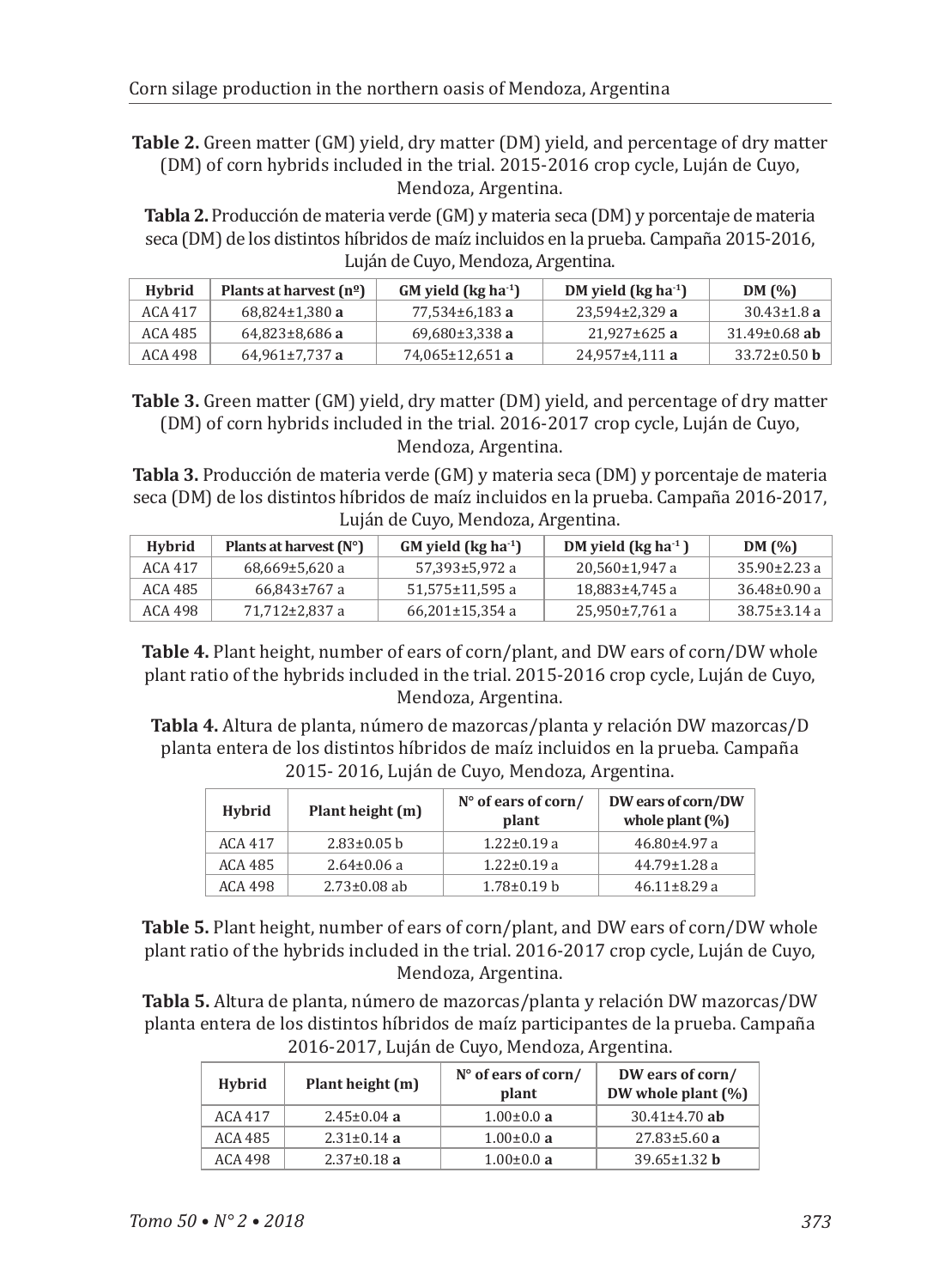**Table 6.** Hybrid quality: gross protein, acid detergent fiber, digestibility and energy concentration. 2015-2016 crop cycle, Luján de Cuyo, Mendoza, Argentina. **Tabla 6.** Calidad de los híbridos (proteína bruta, fibra detergente ácida, digestibilidad y

| 11.1.1.1 | $C_{\text{max}} = \frac{1}{2} \left( \frac{1}{2} \right)$ | Acid detergent | <b>Energy concentration</b>                                                           |  |
|----------|-----------------------------------------------------------|----------------|---------------------------------------------------------------------------------------|--|
|          |                                                           |                | concentración energética), campaña 2015-2016, Luján de Cuyo, Mendoza, Argentina.      |  |
|          |                                                           |                | <b>THOM OF GARGIN AV TOO MOTINGS (PLOWMIN DEAM) MOTA MOWLIGGING MONAGE MIGGORDMAN</b> |  |

| <b>Hybrid</b> | Gross protein (%) | Acid detergent<br>fiber $-$ ADF $($ % $)$ | Digestibility (%)  | <b>Energy concentration</b><br>EC (Mcal kg $MS-1$ ) |
|---------------|-------------------|-------------------------------------------|--------------------|-----------------------------------------------------|
| ACA 417       | $7.29 \pm 0.83$ a | $29.38 \pm 2.57$ a                        | 66.01 $\pm$ 2 a    | $2.38{\pm}0.07$ a                                   |
| ACA 485       | $7.3 \pm 0.42$ a  | $29.48 \pm 1.7$ a                         | $65.94 \pm 1.33$ a | $2.38 \pm 0.05$ a                                   |
| ACA 498       | $6.87 \pm 0.38$ a | $32\pm2.49$ a                             | $63.97 \pm 1.94$ a | $2.31 \pm 0.07$ a                                   |
|               |                   |                                           |                    |                                                     |

**Table 7.** Hybrid quality: gross protein, acid detergent fiber, digestibility and energy concentration. 2016-2017 crop cycle, Luján de Cuyo, Mendoza, Argentina.

**Tabla 7.** Calidad de los híbridos (proteína bruta, fibra detergente ácida, digestibilidad y concentración energética), campaña 2016-2017, Luján de Cuyo, Mendoza, Argentina.

| Gross protein (%) | Acid detergent<br>fiber – ADF $(\% )$ | Digestibility (%)  | <b>Energy concentration</b><br>EC (Mcal kg $MS^{-1}$ ) |
|-------------------|---------------------------------------|--------------------|--------------------------------------------------------|
| $7.09 \pm 0.33$ a | $28.44 \pm 2.55$ a                    | $66.74 \pm 1.99$ a | $2.41 \pm 0.07$ a                                      |
| $7.01 \pm 0.12$ a | $28.25 \pm 1.98$ a                    | $66.89 \pm 1.54$ a | $2.41 \pm 0.06$ a                                      |
| $6.93 \pm 0.40$ a | $30.44 \pm 1.78$ a                    | $65.18 \pm 1.39$ a | $2.35 \pm 0.05$ a                                      |
|                   |                                       |                    |                                                        |

Differences in hybrid characteristics from one year to another may be due to changes in environmental conditions. The amount of water received in 2015-2016 was 111.4 mm larger than in 2016-2017. Besides, the latter cycle was noticeably warmer than the previous one. In December 2015 and January 2016 there were only two days when the maximum temperature was above 35°C whereas in December 2016 and January 2017 there were eleven days with temperatures above 35°C. Environmental conditions during the second crop cycle could be the reason for the lower plant height, for the smaller number of ears of corn per plant, and for the lower ratio of dry weight of ears of corn to whole-plant dry weight because temperatures above 35°C lead to heat stress in corn (11).

Tables 6 and 7 show the results corresponding to the quality of the hybrids evaluated during the 2015-2016 and 2016-2017 crop cycles. No differences were observed in the variables evaluated in both crop cycles. Protein values fall within the expected range  $(6.8\pm1.2 \% \text{ CP})$  according to Santini, 2016. ADF values also fall within the expected range, and the digestibility calculated from these data is similar to that found by other researchers for other silage hybrids (6, 16). Energy concentration values are slightly lower than those reported by Montesano, 2013 (14).

### **Conclusions**

It is feasible to achieve high yields from silage corn under irrigation in Mendoza's northern oasis. Similar behavior was observed in all the hybrids tested in both crop cycles. Results suggest that corn silage is an interesting forage resource for intensive cattle farming in the province of Mendoza.